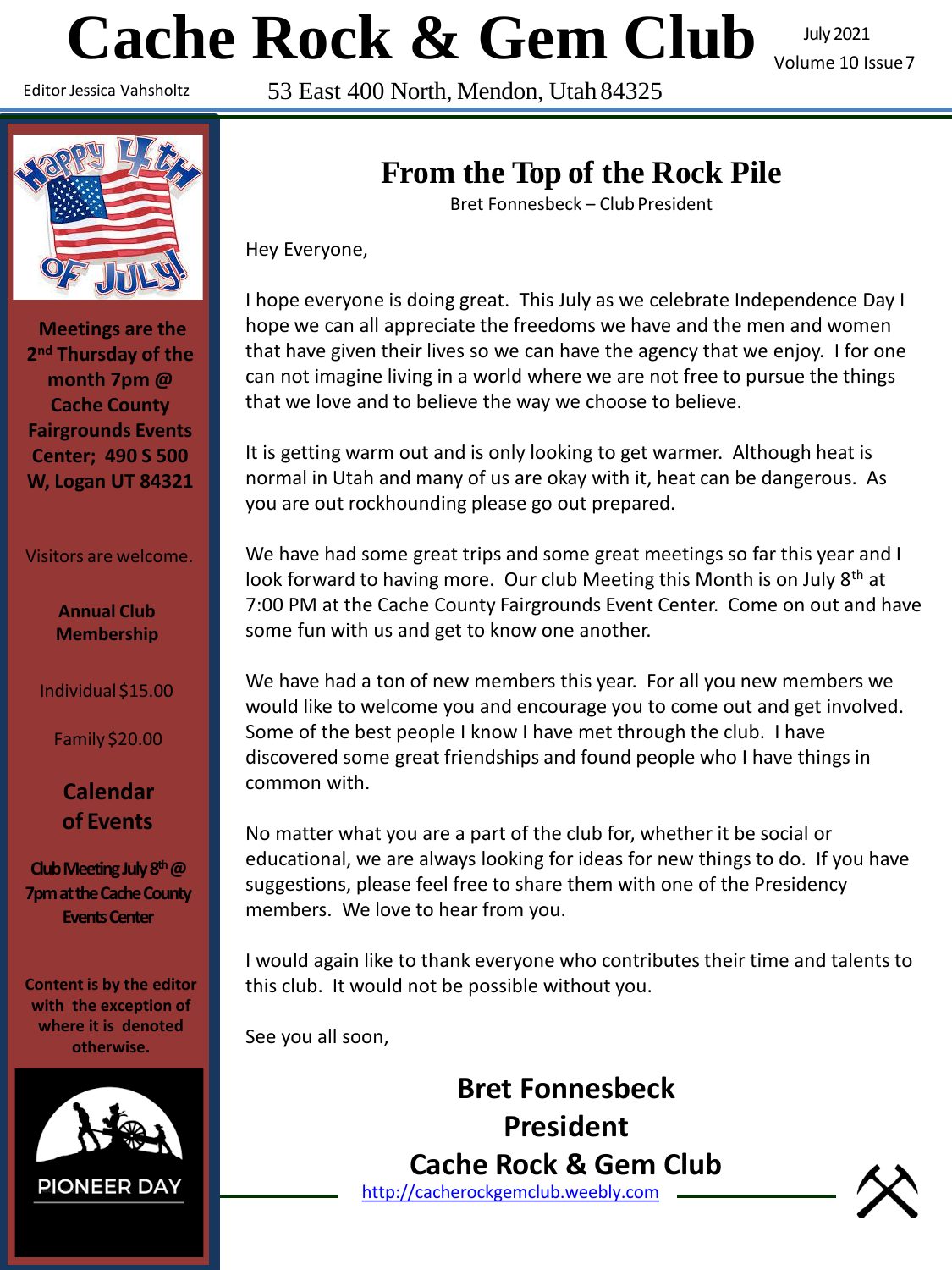### **First President's Message**

Hello Everyone, I hope your summer is good well. My time has been spent in the garage, cutting slabs, and at the wheels gaining experience on that elusive perfect cab, it's the girdles I struggle with. I also managed to get the tumbler rolling this month and plan to donate rocks next year to the kid's club wheel. They did very well at the show and depleted their stock.

Rock shows are rolling and a couple of weeks ago a few of us made our way to Big Piney, Wyoming for the show there. It was my first time at a co-sponsored national event as the Sublette County Rock Hounds hosted both the annual AMFMS and RMFMS Conventions. It was exciting to see delegates from many different states in attendance. I saw members from Nevada, Oklahoma and Kansas to name a few. All wearing their brightly colored club vests, covered in patches. Vendors also commented how customers came from all parts of the nation, including the eastern states. How exciting it will be when our club hosts one of these national events and brings everyone to Cache Valley.

This month's program will be a fun one and we will be playing Rock Jeopardy. I have revised the game from last year and have new questions to challenge your rock and gemstone knowledge, you all did so good last year. Will your team win?? Come join us for laughs and good times.

Looking forward to seeing you all soon.

### **Patrick Carroll 1 st Vice President Cache Rock and Gem Club**

### **2nd VP/Trip Manager Message**

Happy 4th everyone.

This month our trip to the graveyard point area July 16th-18th is going to be cancelled due to unforeseen circumstances and the probability of forcast temperatures over 100 degrees.

Sorry for the inconvenience but we need to keep members safe.

### **Dave Nielson 2 nd Vice President Trip Manager Cache Rock and Gem Club**

[http://cacherockgemclub.weebly.com](http://cacherockgemclub.weebly.com/)

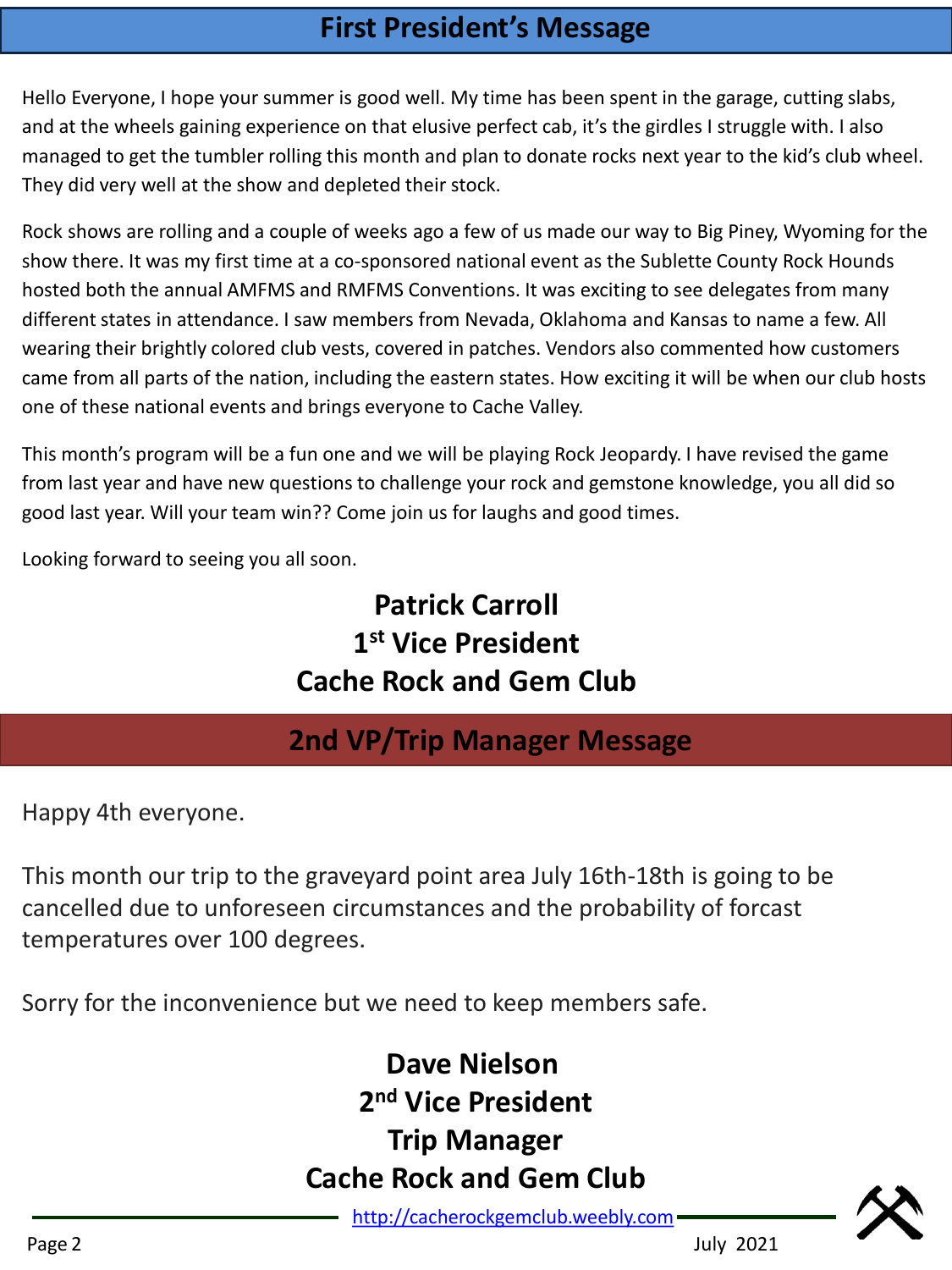**August 14th Bitch creek August 27-28th Milford area September 10-11th Yellowcat September 24-26th McDermott October 15-16 Topaz/Dugway**

### **Chairman of the Board Message**

After our "after the show" meeting I was very impressed on what we did for the club and the number of people that attended the show. For those of you that attended the last club meeting, Bret went thru the amounts made for the show and how many did attend the show. I know that the attendance was not accurate as we did let in handicap folks and kids without charge so we had more than was mentioned.

We are getting into the summer months and a lot of rockhounding is in store. Keep following the newsletters and watching for our trips. Remember that when you go out to take plenty of water and stay safe out there. I think that within the next month or two, that I will be able to start attending again and being able to go out on the rock trips. Keep smiling and have fun this summer no matter what you do.

See you Soon,

**Gary Warren. Chairman of the Board Past President Cache Rock and Gem Club**

[http://cacherockgemclub.weebly.com](http://cacherockgemclub.weebly.com/)

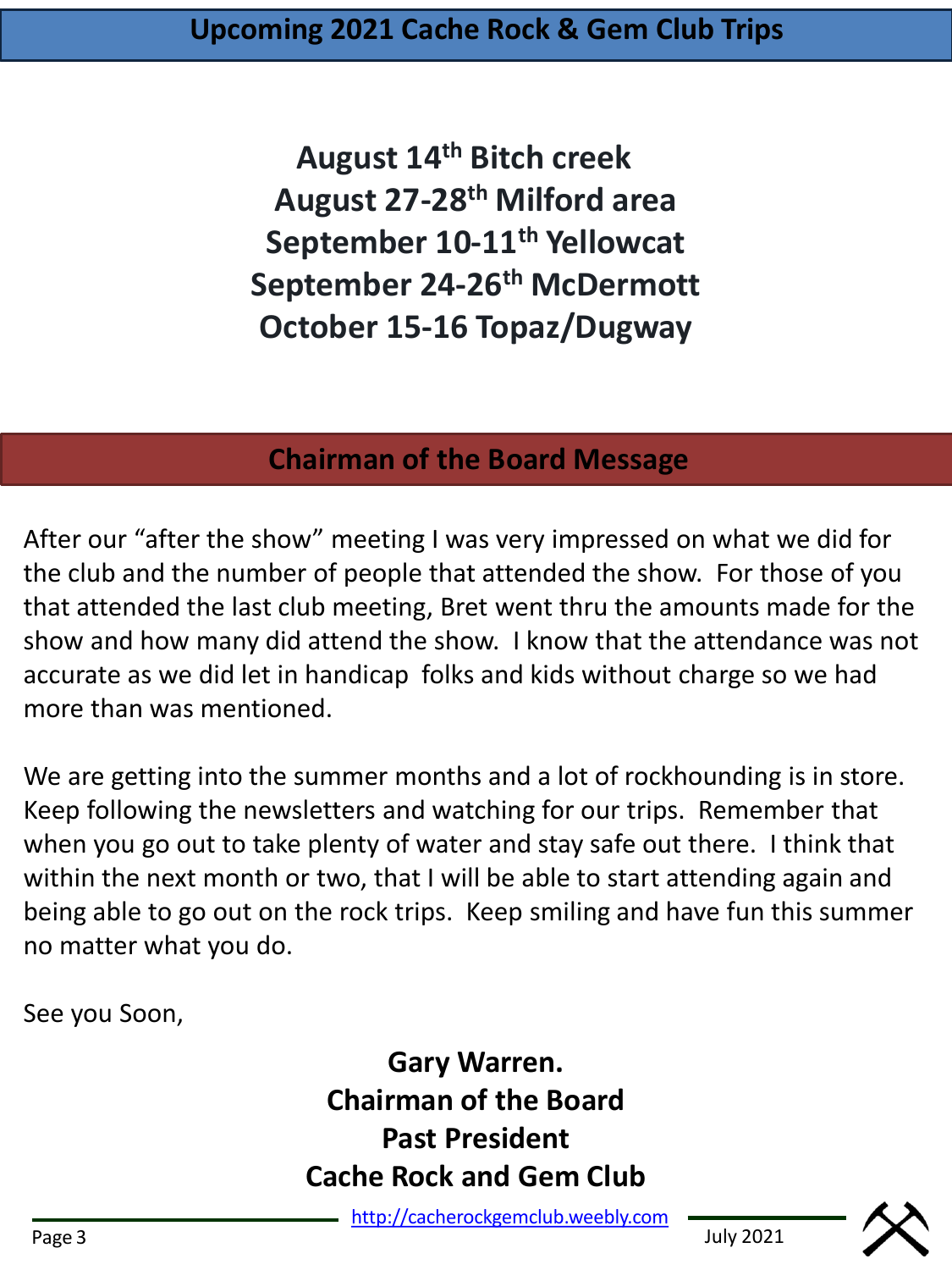#### **JULY BIRTHSTONE**

### Junior Members



Ruby is the red variety of the mineral corundum, colored by the element chromium. All other colors of gemquality corundum are called sapphire, which means color is key for this royal gemstone.

Accordingly, the name "ruby" comes from rubeus, the Latin word for red. In ancient Sanskrit, ruby translated to ratnaraj, which meant "king of precious stones. These fiery gems have been treasured throughout history for their color and vitality.

The chromium that gives ruby its red color also causes fluorescence, which makes rubies glow like a fire from within. Paradoxically, chromium is also what makes this gem scarce because it can cause cracks and fissures. Few rubies actually grow large enough to crystallize into fine quality gems, and these can bring even higher prices than diamonds. Burma's Mogok Valley historically produced the finest ruby material, famous for its deep blood-red color with purplish hues. These Burmese Rubies, also called Pigeon's Blood Rubies, command a premium over brownish or orange-tinged varieties from other regions.

The Mong Hsu region of Myanmar began producing rubies in the '90s after discovering that heat treatment improved the color saturation. Other ruby deposits exist in Vietnam, Thailand, India, parts of the Middle East, East Africa, and even the United States.

Tough and durable, ruby measures 9 on the Mohs scale. **[Diamond](https://www.americangemsociety.org/4cs-of-diamonds)** is the only natural gemstone harder than ruby. Ruby's strength and red fluorescence make it valuable for applications beyond jewelry. Both natural and synthetic rubies are used in watchmaking, medical instruments, and lasers.

**Courtesy americangemsociety.org**



(pink with blue top from California)

Adapted from Gems and Gem Minerals; Darryl Powell, 2010 (www.diamonddanpublications.net)



Eureka trip find courtesy of President Fonnesbeck



[http://cacherockgemclub.weebly.com](http://cacherockgemclub.weebly.com/)

July 2021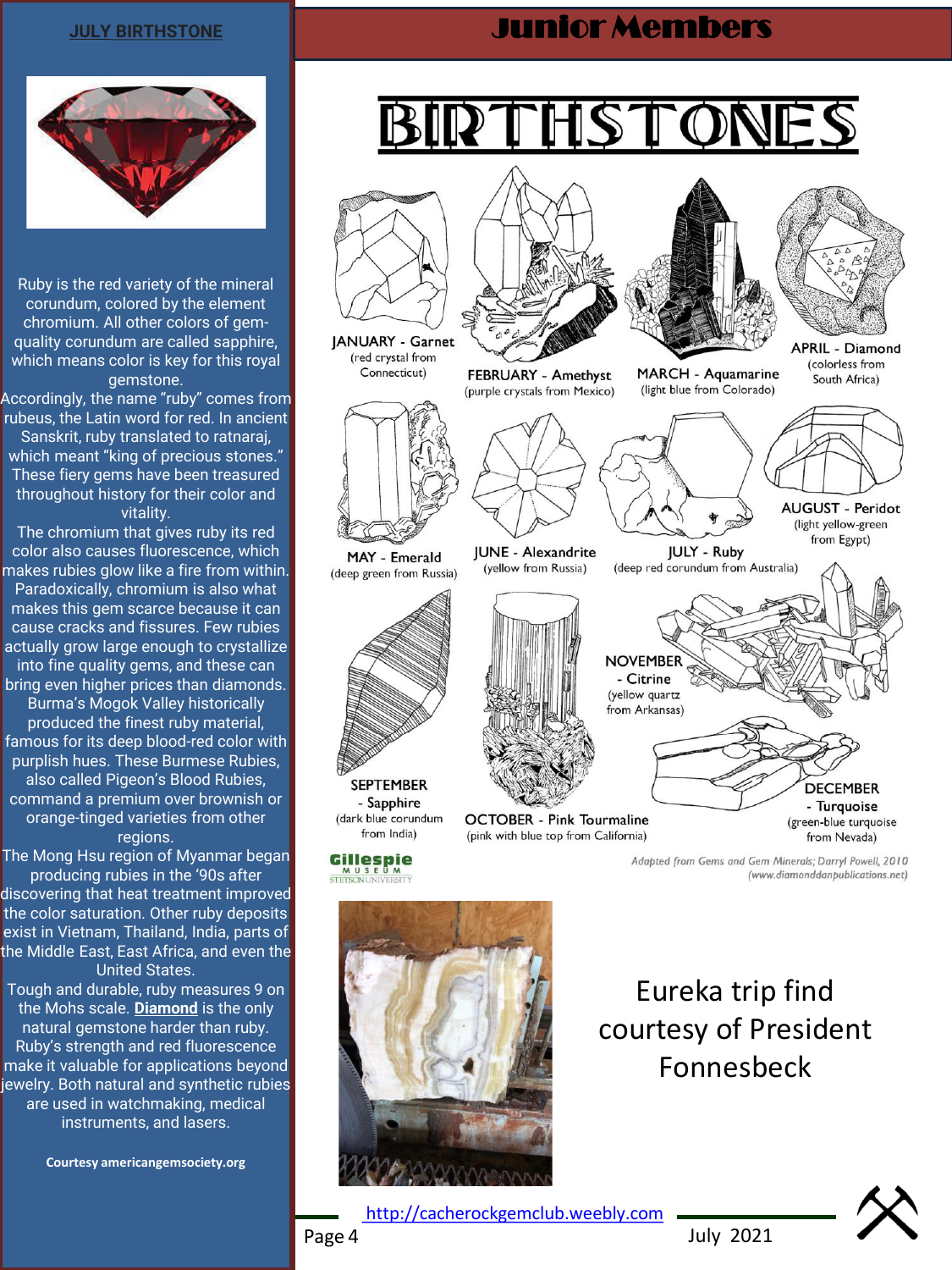### **CR&GC Members Rock Shed & Show Advertisements**

#### **Shed Crew:**

| Larry Christopherson 435-723-6476 |
|-----------------------------------|
| 435-757-4927                      |
| 435-720-1775                      |
|                                   |

400 West 60 South Hyrum, UT

**Slab saw cost 0.20 per inch ofrough**

Only trained shed crew are authorized to set up and run the saws.

Cost is ; Wheels Adults \$2.00 Jr. members \$1.00

**I haveRocks in my Shed!**

### **Rock Buckets**

The club has 3 gallon buckets of rough rock for sale. The rough is a varied collection from club trips and includes petrified wood, palm, agate, etc. The cost is \$10.00 to club members. If interested contact one of the club officers.

### **Shed Rules**

\*Three people in the shed to maintain space & social distancing.

\*The shed is open on Wednesday Evenings 5-8pm Thursday Evenings 5-8pm (except meeting nights) Saturday Mornings 9am-1pm

\*By appointment only!

\*Please contact Larry Christophersen @ (435)723- 6476 for Wednesday and Saturday meetings. You may text, but start the text out with CRGC. If Larry does not answer please leave a voicemail and he will get back with you. You can also email Larry at [larry-0021@comcast.net](mailto:larry-0021@comcast.net)

Please contact Lance Gates at (435)881-4371, text is best.

Masks can be worn, but are not required.





Page 5

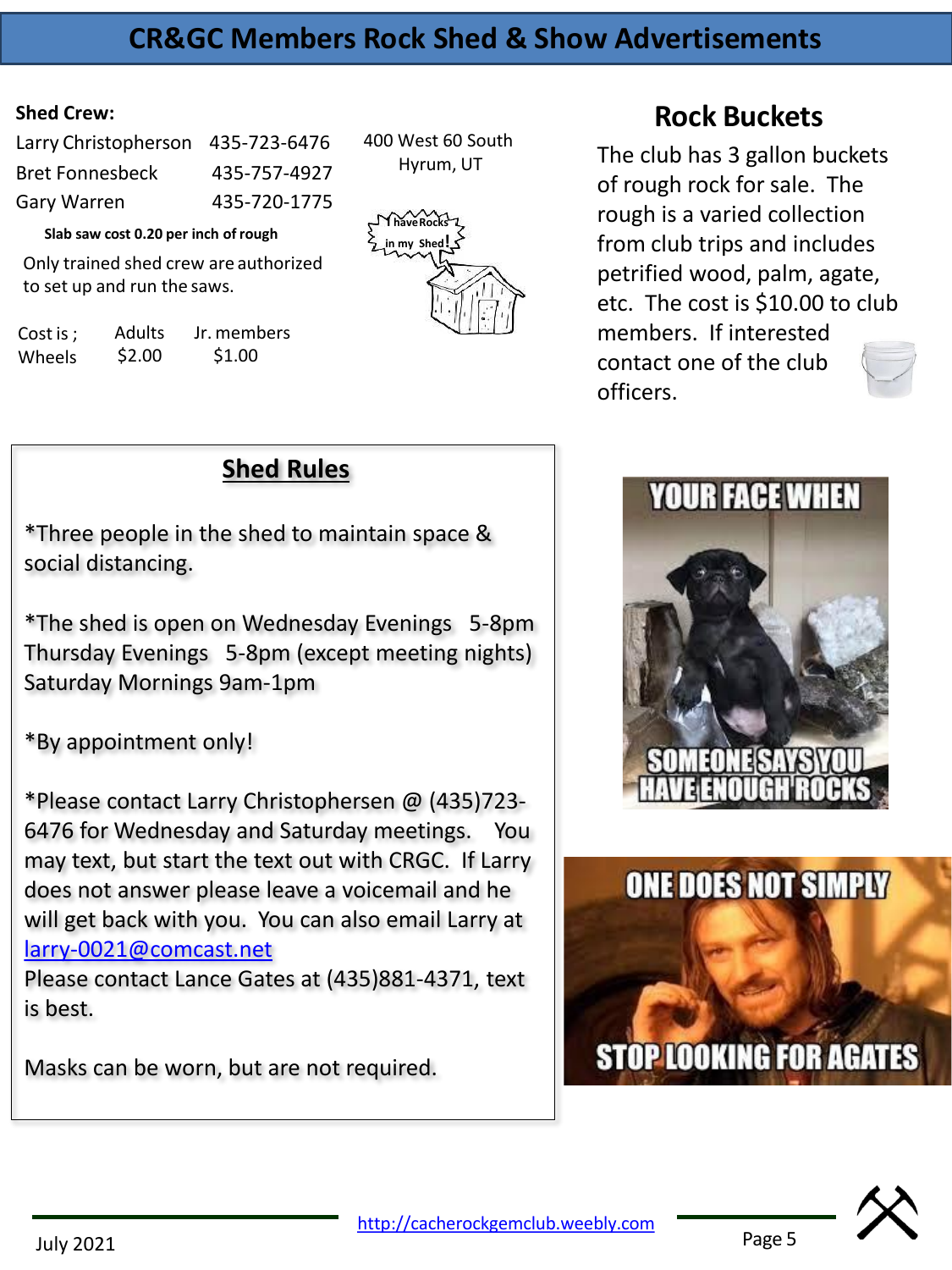### **CR&GC Member & Show Advertisements**



North Star Turquoise Clint & Louisa https://www.facebook.c [om/groups/1483965771](https://www.facebook.com/groups/1483965771911841/) 911841/ [www.nsturquoise.com](http://www.nsturquoise.com/) 802-782-7330

Dee Findlay [dafind\\_55@yahoo.com](mailto:dafind_55@yahoo.com) 307 350-5386

Vbenterrprize [vanbrown722@gmail.com](mailto:vanbrown722@gmail.com)

## Richard Kocurek [www.brightstargemstones.com](http://www.brightstargemstones.com/) Bright Star Gemstones 970.349.9327

#### **Bob & Maria Stewart**

(435)258-0025 (435)764-5741 Please call for an appointment. [bobhstewart@q.com](mailto:bobhstewart@q.com) [mexicanroseagates@gmail.com](mailto:mexicanroseagates@gmail.com)

We have been assembling a large collection of silicates, mainly agate, jasper and quartz from Mexico for over 10 years. We are now offering our collection for sale online and at various rock and gem shows. Our mission is to find, collect and sell the finest agate, jasper, geodes and other forms of chalcedony, mainly from family-owned property in Mexico, to offer to you at affordable prices.

#### **Craig's Wire Wrappings**

Professional quality jewelry made by wire wrapping. Can wrap any kind of cab plus glass, coins, crystals, etc. Many choices of wire such as copper, gold, sterling silver, & brass. Club member discount. 435- 730-5556 text only for a free estimate. Please no phone calls.

### **[Tooele Gem & Mineral Society -](https://www.rockandmineralshows.com/Search/ListingDetails/tooele-gem-mineral-society/912/false/false) 09/24/2021**

**Start Date: 09/24/2021 End Date: 09/26/2021 Venue: Dow James Building Address: 410 North 400 West Dow James Building Tooele, UT 84074 Website: [https://www.facebook.com/Too](https://www.facebook.com/Tooele-Gem-Mineral-Society-1742342656045404/) ele-Gem-Mineral-Society-1742342656045404/**

**Types: Rock & Mineral Shows**